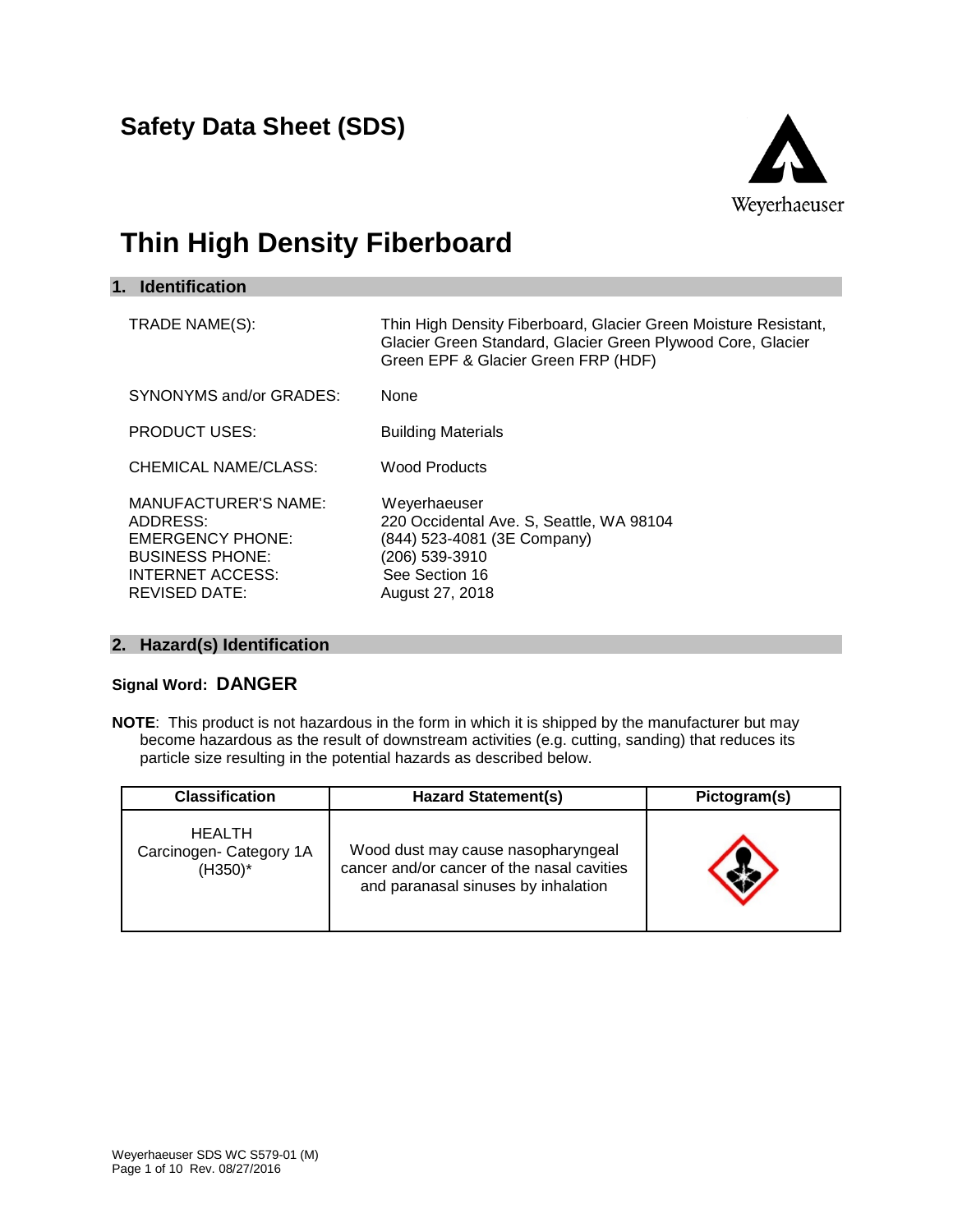#### **2. Hazard(s) Identification (cont'd.)**

| <b>Skin Irritation</b><br>Category 2<br>(H315)                                             | Causes skin irritation                                                                                                                           |      |
|--------------------------------------------------------------------------------------------|--------------------------------------------------------------------------------------------------------------------------------------------------|------|
| Specific Target Organ<br><b>Toxicity-Single</b><br>Exposure (STOT)<br>Category 3<br>(H335) | May cause respiratory irritation                                                                                                                 |      |
| Eye Irritation<br>Category 2B<br>(H320)                                                    | Causes eye irritation                                                                                                                            | None |
| Combustible Dust<br>(OSHA Defined Hazard)                                                  | If converted to small particles during further<br>processing, handling, or by other means,<br>may form combustible dust concentrations<br>in air | None |

**\***Hazard codes (GHS)

| HMIS Rating (Scale 0-4):        | Health = $2^*$ | Fire = $1$ | <b>Physical Hazard = <math>0</math></b> |  |
|---------------------------------|----------------|------------|-----------------------------------------|--|
| <b>NFPA Rating (Scale 0-4):</b> | Health =       | Fire = $1$ | <b>Reactivity = 0</b>                   |  |

#### **Precautionary Statement(s):**

Prevention Statements**:**

P202: Do not handle until all safety precautions have been read and understood.

P210: Keep away from sparks, flame or other heat sources.

P243: Take precautionary measures against static discharge.

P261+284: Avoid breathing dust. In case of inadequate ventilation wear an approved respirator suitable for conditions of use.

P271: Use outdoors or in a well-ventilated area.

P280: Wear appropriate protective equipment for eye and skin exposure.

#### Response Statements:

P304+P340+P313: If inhaled and breathing becomes difficult, remove person to fresh air and keep comfortable for breathing. If symptoms persist, call a doctor or other qualified medical professional. P333+P313: If skin irritation or rash occurs get medical advice/attention.

P352+P264: If on skin wash with plenty of soap and water.

P362+P364: Take off contaminated clothing and wash before reuse.

P305+P351+P338: If in eyes, rinse cautiously for several minutes. Remove contact lenses if present and easy to do so.

Disposal:

P501: Dispose of in accordance with federal, state and local regulations.

**Ingredients of Unknown Acute Toxicity (>1%):** NAP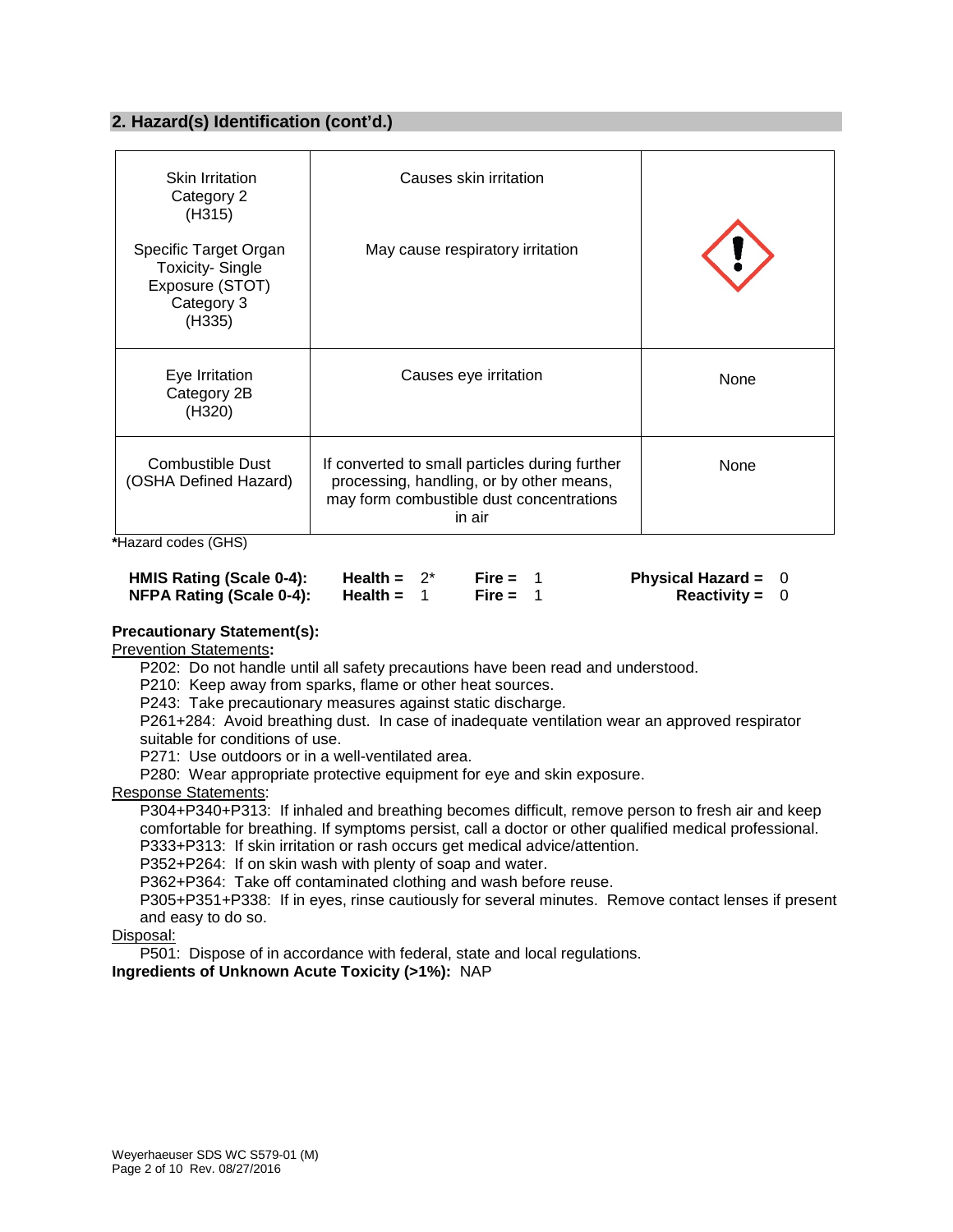#### **3. Composition/Information on Ingredients**

| <b>Ingredients</b>                                     | CAS#            | $Wt.$ %     |
|--------------------------------------------------------|-----------------|-------------|
| Wood (wood dust, softwood)                             | None            | 79-84       |
| Resin solids: Polymeric Urea-Formaldehyde<br>(reacted) | $9011 - 05 - 6$ | 14-18       |
| Slack wax, petroleum                                   | 64742-61-6      |             |
| Melamine<br>$(C_3H_6N_6)$                              | 108-78-1        | $1.5 - 2.5$ |

#### **4. First Aid Measures**

- **Inhalation:** Remove to fresh air if respiratory symptoms are experienced. Seek medical help if persistent irritation, severe coughing, breathing difficulty or other serious symptoms occur.
- **Eye Contact:** Treat dust in eye as a foreign object. Flush with water to remove dust particles. Remove contact lenses if present and easy to do so. Avoid touching or rubbing eyes to avoid further irritation or injury. Seek medical help if irritation persists.
- **Skin Contact:** Wood dust can elicit contact dermatitis. Seek medical help if rash, irritation or dermatitis persists.
- **Skin Absorption:** Not known to be absorbed through the skin.
- **Ingestion:** Not applicable under normal use.

#### **Symptoms or Effects:**

- Acute Symptoms/Effects Dust may cause mechanical irritation of the eyes and respiratory system. Dust can cause physical obstructions in the nasal passages, resulting in dryness of nose, dry cough, and sneezing.
- Delayed Symptoms/Effects Unique delayed effects are not anticipated after exposure. See Section 11 for additional information on chronic effects.

#### **5. Fire-fighting Measures**

**Extinguishing Media and Restrictions:** Water, carbon dioxide, dry powder and sand.

**Specific Hazards, Anticipated Combustion Products:** Thermal decomposition (i.e. smoldering, burning) products include carbon monoxide, carbon dioxide, oxides of nitrogen, hydrogen cyanide, aliphatic aldehydes, terpenes, and polycyclic aromatic hydrocarbons.

**Autoignition Temperature:** Variable [typically 400°-500°F (204°-260°C)]

- **Special Firefighting Equipment/Procedures:** No special equipment anticipated. Beware of potential combustible dust explosion hazard.
- **Unusual Fire and Explosion Hazards:** Depending on moisture content, particle diameter and concentration, wood and resin dust may pose a flash fire or deflagration hazard. If suspended in air in an enclosure or container and ignited, an explosion may occur due to the development of internal pressure causing rupture. An airborne concentration of 40 grams (40,000 mg) of dust per cubic meter of air is often used as the Minimum Explosible Concentration (MEC) for wood dusts. Conduct regular housekeeping inspections and cleaning to prevent excessive dust accumulations. Design and maintain control equipment to minimize fugitive combustible dust emissions. Ensure that ventilation systems are operating properly to capture, transport and contain combustible dust while controlling ignition sources. Reference NFPA 652 "Standard on the Fundamentals of Combustible Dust".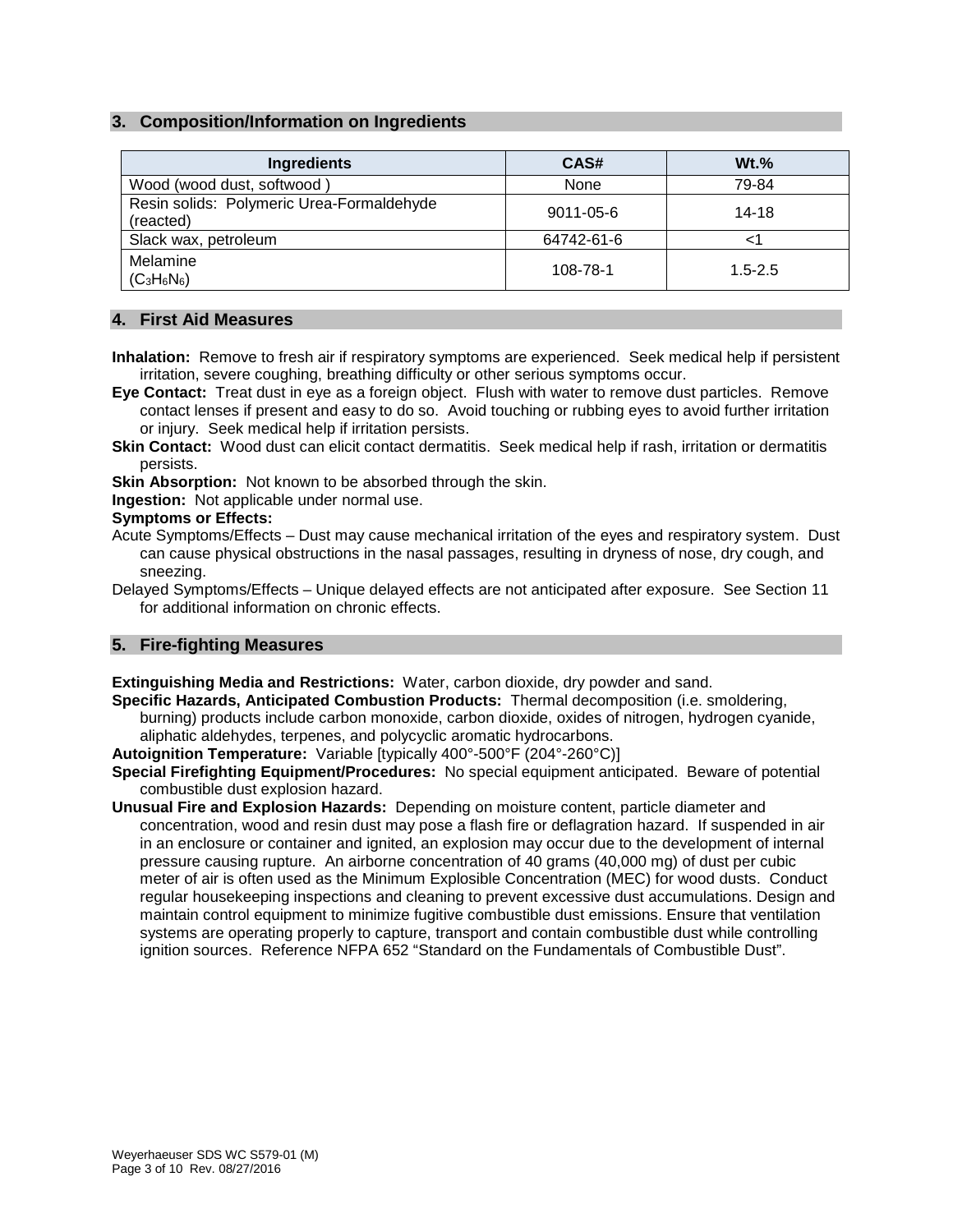#### **6. Accidental Release Measures**

**Steps to be taken in case Material Is Released or Spilled:** Sweep or vacuum up for recovery and disposal. Avoid creating dusty conditions whenever feasible. Maintain good housekeeping to avoid accumulation of wood and resin dust on exposed surfaces. Use approved filtering facepiece respirator ("dust mask") or higher levels of respiratory protection as indicated and goggles where ventilation is not possible and exposure limits may be exceeded or for additional worker comfort.

#### **7. Handling and Storage**

**Precautions to be taken in Handling and Storage:** Product dust may pose a combustible dust hazard. Keep away from ignition sources. Avoid eye contact. Avoid prolonged or repeated contact with skin. Avoid prolonged or repeated breathing of dusts. Store in well-ventilated, cool, dry place away from open flame.

#### **8. Exposure Control Measures/Personal Protection**

#### **Exposure Limits/Guidelines:**

| Ingredient(s)                                              | Agency                       | <b>Exposure Limit(s)</b>                               | <b>Comments</b>                    |
|------------------------------------------------------------|------------------------------|--------------------------------------------------------|------------------------------------|
| Wood (wood dust, softwood or<br>hardwood)                  | <b>OSHA</b>                  | PEL-TWA 15 mg/m <sup>3</sup> (see<br>footnote A below) | <b>Total Dust (PNOR)</b>           |
|                                                            | <b>OSHA</b>                  | PEL-TWA 5 $mg/m3$ (see<br>footnote A below)            | Respirable dust<br>fraction (PNOR) |
|                                                            | <b>ACGIH</b>                 | TLV-TWA 1 mg/m <sup>3</sup>                            | Inhalable fraction                 |
| Resin solids: Polymeric Urea-<br>Formaldehyde <sup>B</sup> | <b>OSHA</b><br><b>OSHA</b>   | PEL-TWA 0.75 ppm<br>PEL-STEL 2 ppm                     | Free gaseous<br>formaldehyde       |
|                                                            | <b>ACGIH</b><br><b>ACGIH</b> | TLV-TWA 0.1 ppm<br>TLV-STEL 0.3 ppm                    |                                    |

<sup>A</sup> In AFL-CIO v OSHA, 965 F. 2d 962 (11th Cir. 1992), the Court overturned OSHA's 1989 Air Contaminants Rule, including the specific PEL's for wood dust that OSHA had established at that time. The 1989 vacated PEL's were: 5 mg/m<sup>3</sup> PEL-TWA and 10 mg/m<sup>3</sup> STEL (15 min), all softwood and hardwood except Western Red Cedar. Wood dust is now regulated by OSHA as "Particulates Not Otherwise Regulated" (PNOR), which is also referred to as "nuisance dust". However, some states have regulated wood dust PEL's in their state plans. Additionally, OSHA indicated that it may cite employers under the OSH Act general duty clause in appropriate circumstances.

 $B$  These products may contain free formaldehyde (<0.1%, wt. %), which may be released depending on concentration and environmental conditions.

#### **Ventilation:**

LOCAL EXHAUST – Provide local exhaust as needed so that exposure limits are met. Ventilation to control dust should be considered where potential explosive concentrations and ignition sources are present. The design and operation of any exhaust system should consider the possibility of explosive concentrations of product dust within the system. See "SPECIAL" section below. Use of tool mounted exhaust systems should also be considered, especially when working in enclosed areas.

MECHANICAL (GENERAL) – Provide general ventilation in processing and storage areas so that exposure limits are met.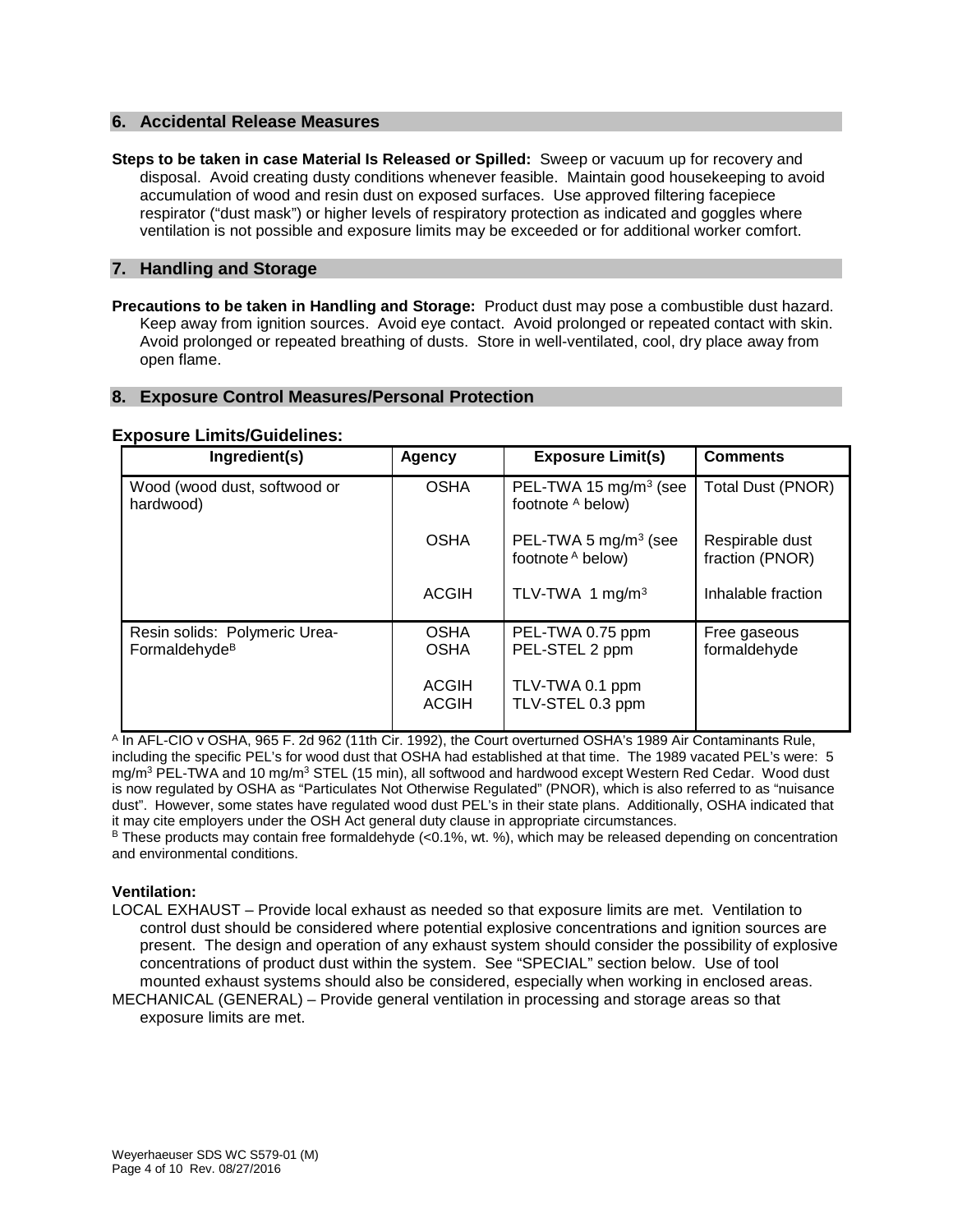#### **8. Exposure Control Measures/Personal Protection (cont'd.)**

- SPECIAL Ensure that exhaust ventilation and material transport systems involved in handling this product contain explosion relief vents or suppression systems designed and operated in accordance with applicable standards if the operating conditions justify their use.
- OTHER ENGINEERING CONTROLS Cutting and machining of product should preferably be done outdoors or with adequate ventilation and containment.

#### **Personal Protective Equipment:**

- RESPIRATORY PROTECTION Use filtering face piece respirator ("dust mask") tested and approved under appropriate government standards such as NIOSH (US),CSA (Canada), CEN (EU), or JIS (Japan) if exposure limits may be exceeded or for additional worker comfort or symptom relief. Use respiratory protection in accordance with jurisdictional regulatory requirements similar to the OSHA respiratory protection standard 29CFR 1910.134 following a determination of risk from potential exposures.
- EYE PROTECTION Approved goggles or tight fitting safety glasses are recommended when excessive exposures to dust may occur (e.g. during clean up) and when eye irritation may occur.
- PROTECTIVE GLOVES Cloth, canvas, or leather gloves are recommended to prevent direct contact and to minimize potential slivers and mechanical irritation from handling product.
- OTHER PROTECTIVE CLOTHING OR EQUIPMENT Outer garments which cover the arms may be desirable in extremely dusty areas.
- WORK/HYGIENE PRACTICES Follow good hygienic and housekeeping practices. Clean up areas where dust settles to avoid excessive accumulation of this combustible material. Minimize compressed air blowdown or other practices that generate high airborne-dust concentrations.

#### **9. Physical/Chemical Properties**

| <b>Odor/Odor Threshold(s):</b>                  | <b>NAV</b>                                                |
|-------------------------------------------------|-----------------------------------------------------------|
| pH:                                             | <b>NAP</b>                                                |
| <b>Melting/Freezing Point:</b>                  | <b>NAP</b>                                                |
| Boiling Point (@ 760 mm Hg) and Range:          | <b>NAP</b>                                                |
| <b>Flash Point:</b>                             | <b>NAV</b>                                                |
| <b>Evaporation Rate:</b>                        | <b>NAP</b>                                                |
| <b>Flammability:</b>                            | <b>NAV</b>                                                |
| <b>Lower/Upper Explosive Limits:</b>            | 40,000 mg of dust per cubic meter of air is often used as |
|                                                 | the LEL for wood dusts.                                   |
| Vapor Pressure (mm Hg):                         | <b>NAP</b>                                                |
| Vapor Density (air = 1; 1 atm):                 | <b>NAP</b>                                                |
| <b>Relative Density:</b>                        | <b>NAP</b>                                                |
| Solubility:                                     | < 0.1                                                     |
| <b>Partition Coefficient (n-octanol/water):</b> | <b>NAP</b>                                                |
| <b>Autoignition Temperature:</b>                | Variable [typically 400°-500°F (204°-260°C)]              |
| <b>Decomposition Temperature:</b>               | <b>NAV</b>                                                |
| <b>Viscosity:</b>                               | <b>NAP</b>                                                |
| <b>Other Properties:</b>                        | <b>NAP</b>                                                |

**Appearance:** Solid composite board product with a wood odor.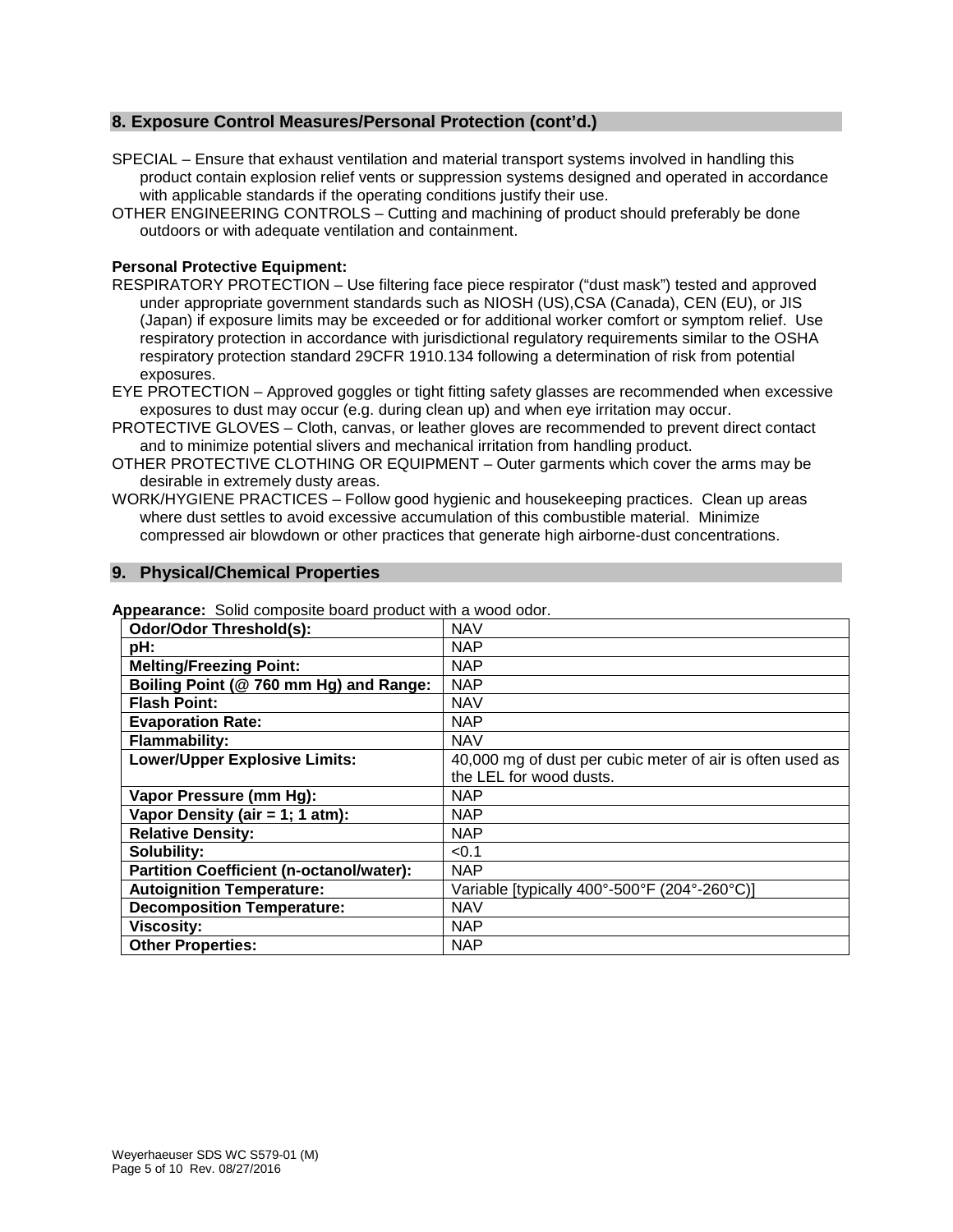#### **10. Stability and Reactivity**

**Reactivity:** NAP

Hazardous Polymerization: 
<br> **Stability:** 
<br> **Stability:** 
<br> **Stability:** 
<br> **May occur** 
<br> **May occur El** Unstable

**Conditions to Avoid:** Avoid all sources of ignition, protect form moisture.

**Incompatibility (Materials to Avoid):** Avoid contact with strong acids, bases, oxidizing agents and drying oils.

**Hazardous Decomposition or By-Products:** Natural decomposition of organic materials such as wood may produce toxic gases and an oxygen deficient atmosphere in enclosed or poorly ventilated areas. Spontaneous and rapid hazardous decomposition will not occur.

**Sensitivity to Static Discharge:** Airborne wood and resin dust may be ignited by a static discharge depending on airborne concentrations, particle size and moisture content (for wood particles).

#### **11. Toxicological Information**

**Likely Route(s) of Exposure:**

- **Ingestion:**
- **E** Skin: Dust
- **E** Inhalation: Dust<br> **E** Eve: Dust
- **Eve:**

**Signs and Symptoms of Exposure:** See section 4.

- **Wood Dust - NTP:** According to its Report on Carcinogens, Fourteenth Edition, NTP states, "Wood dust is known to be a human carcinogen based on sufficient evidence of carcinogenicity from studies in humans". An association between wood dust exposure and cancer of the nasal cavity has been observed in case reports, cohort studies, and case-control studies that specifically addressed nasal cancer. Strong and consistent associations with cancer of the nasal cavities and paranasal sinuses were observed both in studies of people whose occupations are associated with wood dust exposure and in studies that directly estimated wood dust exposure. This classification is based primarily on increased risk in the occurrence of adenocarcinomas of the nasal cavities and paranasal sinuses associated with exposure to wood dust. The evaluation did not find sufficient evidence to associate cancers of the oropharynx, hypopharynx, lung, lymphatic and hematopoietic systems, stomach, colon or rectum with exposure to wood dust. There is inadequate evidence for the carcinogenicity of wood dust from studies in experimental animals according to NTP.
- **Wood Dust: IARC – Group 1:** Carcinogenic to humans; sufficient evidence of carcinogenicity. This classification is primarily based on studies showing an association between occupational exposure to wood dust and adenocarcinoma to the nasal cavities and paranasal sinuses. IARC did not find sufficient evidence of an association between occupational exposure to wood dust and cancers of the oropharynx, hypopharynx, lung, lymphatic and hematopoietic systems, stomach, colon or rectum.
- **Formaldehyde - NTP:** According to its Report on Carcinogens, Fourteenth Edition, NTP states, Formaldehyde (gas) is known to be a human carcinogen based on sufficient evidence of carcinogenicity from studies in humans and supporting data on mechanisms of carcinogenesis.
- **Formaldehyde: IARC - Group 1:** Carcinogenic to humans, sufficient evidence of carcinogenicity. A working group of IARC has determined that there is sufficient evidence that formaldehyde causes nasopharyngeal cancer in humans, a rare cancer in developed countries and "strong but not sufficient evidence" for leukemia. However, numerous epidemiological studies have failed to demonstrate a relationship between formaldehyde exposure and nasal cancer or pulmonary diseases such as emphysema or lung cancer.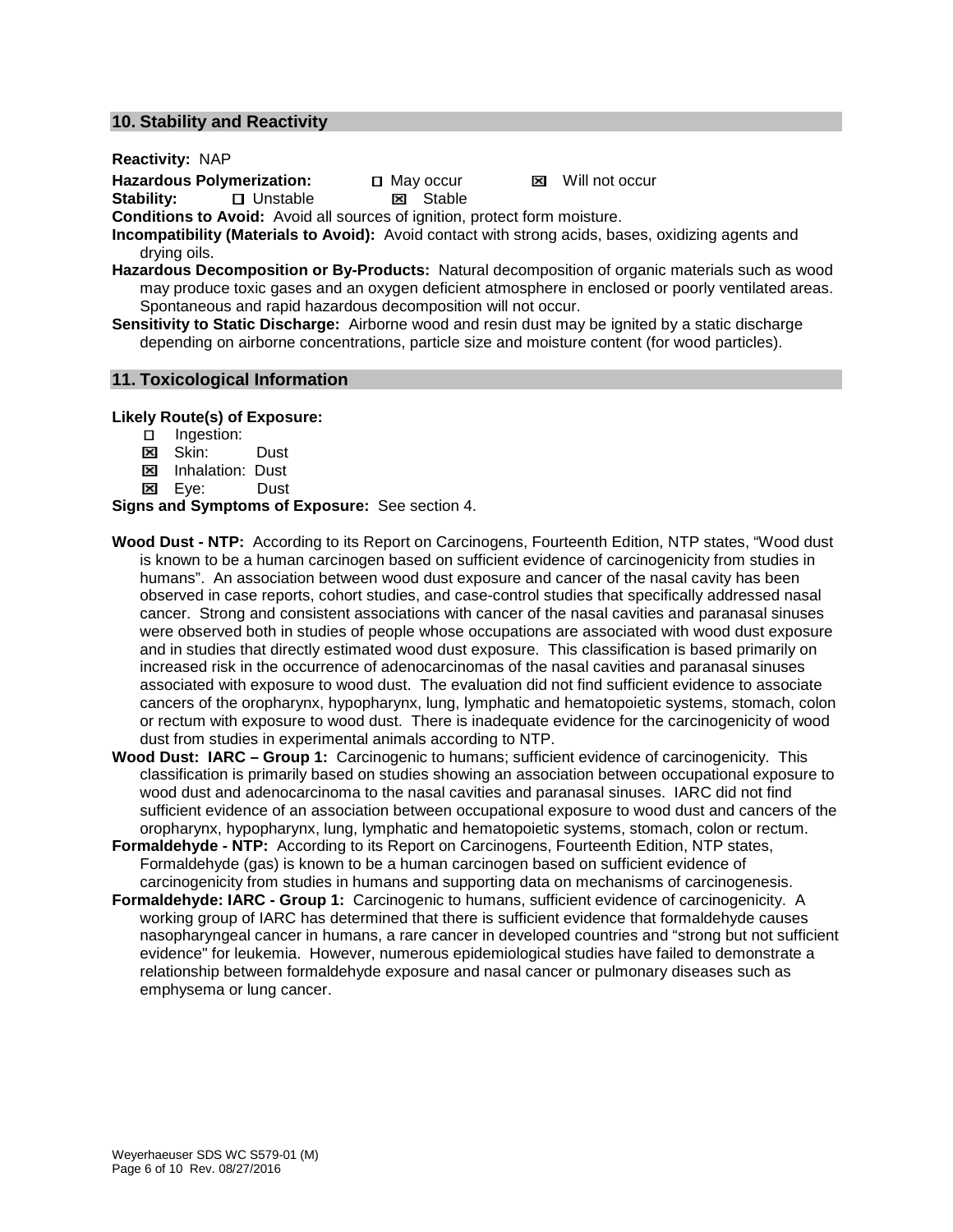#### **11. Toxicological Information (cont'd.)**

#### **Carcinogenicity Listing(s):**

- **EXECUPER 19 NTP:** Wood dust, Known Human Carcinogen. Formaldehyde, known to be a human carcinogen.
- IARC Monographs: Wood dust, Group 1 carcinogenic to humans. Formaldehyde, Group 1-carcinogenic to humans.
- OSHA Regulated: Formaldehyde Gas. 29CFR 1910.1048

**Toxicity Data:** No specific information available for product or material in purchased form. Individual component information is listed below.

#### **Components:**

Wood dust (softwood or hardwood)

Dusts generated from sawing, sanding or machining this product may cause respiratory irritation, nasal dryness and irritation, coughing and sinusitis. NTP and IARC (Group 1) classify wood dust as a human carcinogen. See Section 2 above.

Formaldehyde

Human inhalation  $TC_{Lo}$  of 17 mg/m<sup>3</sup> for 30 minutes produced eye and pulmonary results; human inhalation TC<sub>Lo</sub> of 300 ug/m<sup>3</sup> produced nose and central nervous system results; LC<sub>50</sub> (rat, inhalation)  $= 1,000$  mg/m<sup>3</sup>, 30 minutes; LC<sub>50</sub> (mice, inhalation) = 400 mg/m<sup>3</sup>, 2 hours. NTP and IARC (Group 1) classify formaldehyde as a human carcinogen. See Section 2 above.

Melamine

Oral (acute) Rat:  $LD_{50} = 3,161$  mg/kg.

**Target Organs:** Eyes, skin, and respiratory system.

**Note:** Weyerhaeuser evaluated the studies referenced in the ACGIH® TLV® Documentation for Wood Dust and others which included potential allergenic references for wood species which may cause skin or respiratory sensitization. There are a limited number of studies of highly variable consistency which reference sensitization from some species of wood. When the total weight of evidence is considered this product is considered to be an eye, skin and respiratory irritant and not a respiratory or skin sensitizer according to health hazard classification criteria.

#### **12. Ecological Information**

| Ecotoxicity: NAV for finished product.            |             |  |
|---------------------------------------------------|-------------|--|
| Component:                                        |             |  |
| Formaldehyde                                      |             |  |
| 96 hr LC <sub>50</sub> Fathead Minnow             | 24 mg/L     |  |
| 96 hr LC <sub>50</sub> Bluegill                   | $0.10$ mg/L |  |
| 5 min EC <sub>50</sub> Photobacterium phosphoreum | $9$ mg/L    |  |
| 96 hr EC <sub>50</sub> Water flea                 | $20$ mg/L   |  |
| Melamine                                          |             |  |

Prolonged acute toxicity to fish:  $LC_{50}$  - Poecillia reticulate (Guppy) 96 h:  $> 3,000$  mg/L.

**Biopersistance and Degradability:** The wood in this product would be expected to be biodegradable. Formaldehyde: Trace amounts of free formaldehyde may be released to the atmosphere and would be expected to be removed in the atmosphere by direct photolysis and oxidation by photochemically produced hydroxyl radicals (half-life of a few hours). In the aqueous phase formaldehyde biodegradation is expected to take place in a few days. **Bioaccumulation:** Not expected to bio accumulate. **Soil Mobility:** NAV **Other Adverse Effects:** NAP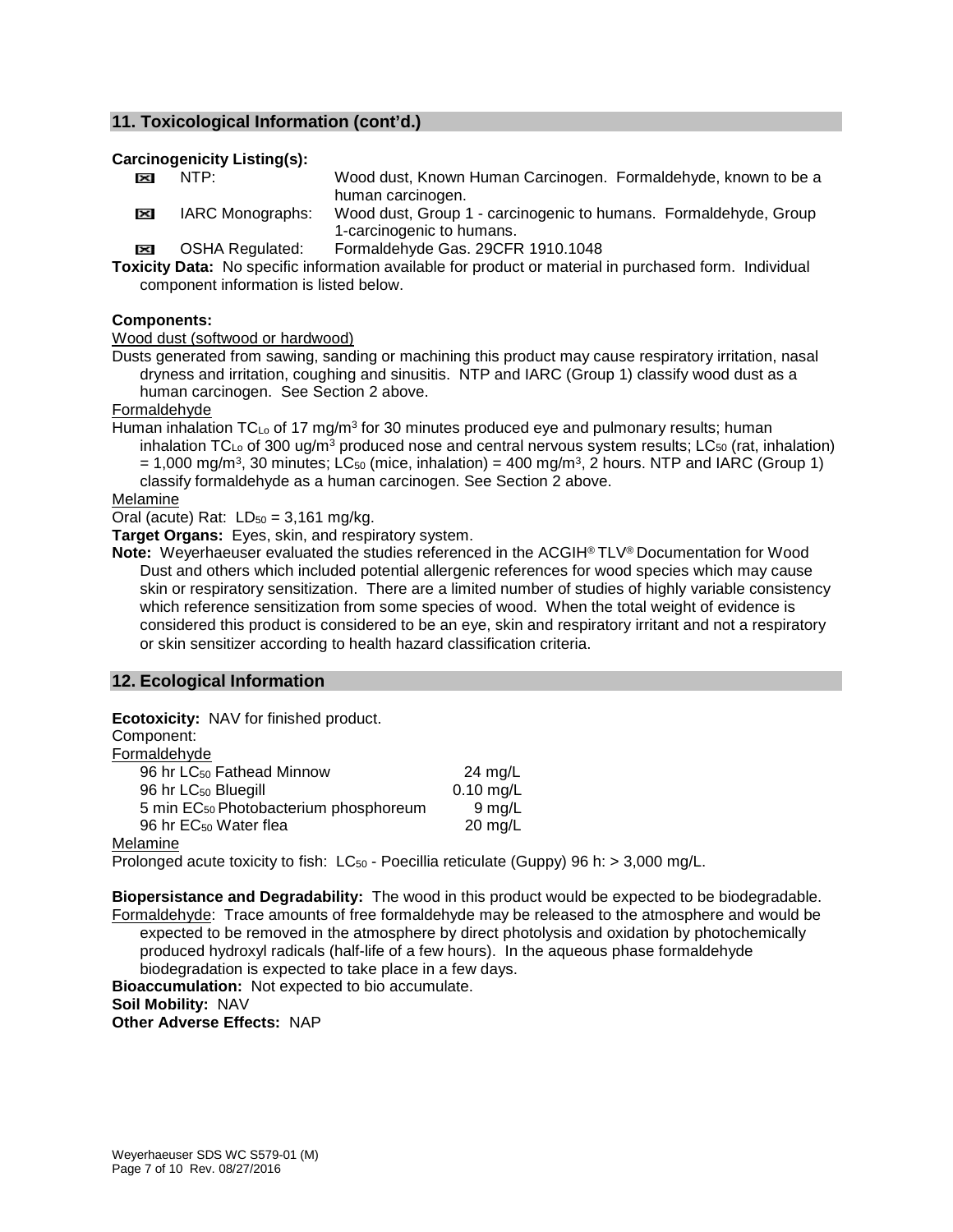#### **13. Disposal Considerations**

**Waste Disposal Method:** Dry land disposal or incineration is acceptable in most areas. It is, however, the user's responsibility to determine at the time of disposal whether your waste meets any jurisdictional restrictions. Note that wood and resin dust may pose a combustible dust hazard.

#### **14. Transport Information**

**Mode**: (air, land, water) Not regulated as a hazardous material by the U.S. Department of Transportation. Not listed as a hazardous material in Canadian Transportation of Dangerous Goods (TDG) regulations. Not regulated as a hazardous material by IMDG or IATA regulations concerning the transport of hazardous materials.

| <b>UN Proper Shipping Name:</b>      | <b>NAP</b> |
|--------------------------------------|------------|
| <b>UN/NA ID Number:</b>              | <b>NAP</b> |
| <b>Hazard Class:</b>                 | <b>NAP</b> |
| <b>Packing Group:</b>                | <b>NAP</b> |
| <b>Environmental Hazards (Marine</b> | <b>NAP</b> |
| Pollutant):                          |            |
| <b>Special Precautions</b>           | <b>NAP</b> |

#### **15. Regulatory Information**

**TSCA:** All components are on the TSCA chemical substance inventory.

**CERCLA:** Formaldehyde reportable quantity (100 lbs. RQ) is on the CERCLA chemical substance inventory.

**DSL:** All components are on the Canadian Domestic Substance List.

**OSHA:** Wood products are not hazardous under the criteria of the federal OSHA Hazard Communication Standard 29 CFR 1910.1200. However, dust generated by sawing, sanding or machining activities is considered hazardousl . Workplace exposure to formaldehyde is specifically regulated under 29 CFR 1910.1048.

#### **STATE RIGHT-TO-KNOW:**

California Proposition 65 –

 **WARNING**: This product can expose you to chemicals including wood dust which are known to the State of California to cause cancer. Drilling, sawing, sanding or machining wood products can expose you to wood dust. Avoid inhaling wood dust or use a dust mask or other safeguards for personal

protection. For more information go to [www.P65Warnings.ca.gov/wood.](http://www.p65warnings.ca.gov/wood)

These products contain formaldehyde, which depending on temperature and humidity may be emitted from the product. Formaldehyde is known to the State of California to cause cancer.

Pennsylvania - This product contains formaldehyde which, depending on temperature and humidity, may be emitted from the product. When cut or otherwise machined, the product may emit wood dust. Formaldehyde and wood dust appear on Pennsylvania's Appendix A, Hazardous Substance Lists.

New Jersey – This product contains formaldehyde which, depending on temperature and humidity, may be emitted from the product. When cut or otherwise machined, the product may emit wood dust. Formaldehyde and wood dust are substances which appear on New Jersey's Environmental Hazardous Substance List.

Minnesota - Minnesota Statutes, 1984, Sections 144.495: this product is manufactured with ureaformaldehyde resin.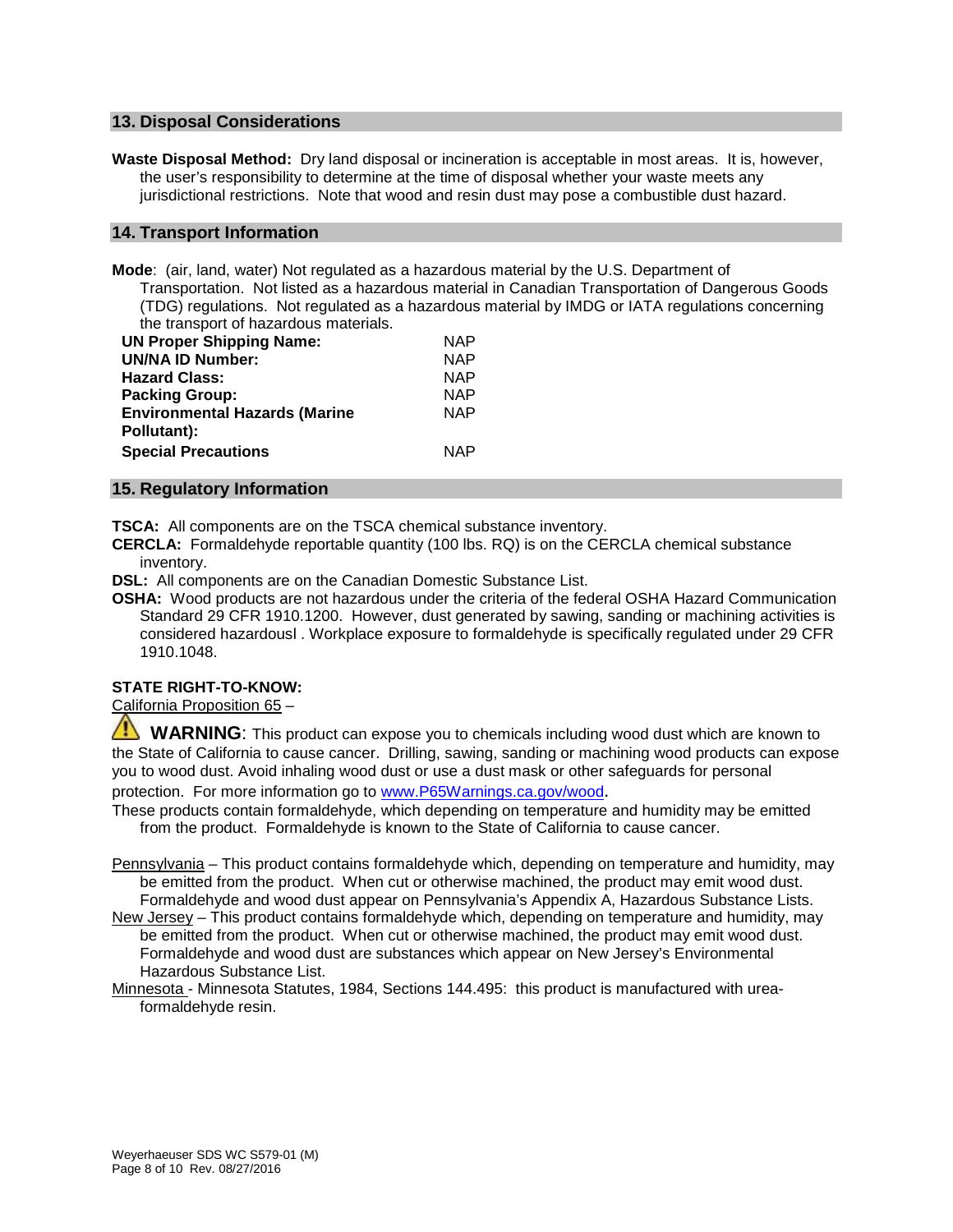#### **15. Regulatory Information (cont'd.)**

- **SARA 313 Information:** To the best of our knowledge, this product contains formaldehyde at de minimis concentrations (<0.1%) and is not subjected to the SARA Title III Section 313 supplier notification requirements.
- **SARA 311/312 Hazard Category:** This material has been reviewed according to the EPA "Hazard Categories" promulgated under SARA Title III Sections 311 and 312 and is considered, under applicable definitions, to meet the following categories:

| An immediate (acute) health hazard | Yes |
|------------------------------------|-----|
| A delayed (chronic) health hazard  | Yes |
| A corrosive hazard                 | No  |
| A fire hazard                      | Nο  |
| A reactivity hazard                | Nο  |
| A sudden release hazard            | N٥  |
|                                    |     |

**FDA:** Not intended for use as a food additive or indirect food contact item.

**WHMIS Classification:** Wood and products made from wood are exempt from WHMIS per the Hazardous Products Act (HPA). However, wood dust released during the use or modifications of wood products may be hazardous. See Section 2 for health and combustible dust hazard information.

#### **16. Other Information**

**Date Prepared:** 12/28/2016

**Date Revised:** 08/27/2018

**Prepared By:** Weyerhaeuser Company Health and Safety.

**Weyerhaeuser SDS and label available on:**

<http://www.wy.com/sustainability/environment/product-stewardship/safety-data-sheets/>

**User's Responsibility**: The information contained in this Safety Data Sheet is based on the experience of occupational health and safety professionals and comes from sources believed to be accurate or otherwise technically correct. It is the user's responsibility to determine if the product is suitable for its proposed application(s) and to follow necessary safety precautions. The user has the responsibility to ensure that the most current SDS is used.

#### **Definition of Common Terms:**

| ACGIH <sup>®</sup> |     | = American Conference of Governmental Industrial Hygienists                       |
|--------------------|-----|-----------------------------------------------------------------------------------|
| С                  | $=$ | <b>Ceiling Limit</b>                                                              |
| CAS#               | $=$ | <b>Chemical Abstracts System Number</b>                                           |
| DOT                | $=$ | U. S. Department of Transportation                                                |
| DSL.               | $=$ | Domestic Substance List                                                           |
| EC#                | $=$ | Identifying Number Assigned to Chemicals Contained in the European Inventory of   |
|                    |     | <b>Existing Chemical Substances (EINECS)</b>                                      |
| EC <sub>50</sub>   |     | = Effective Concentration That Inhibits the Endpoint to 50% of Control Population |
| EPA.               |     | = U.S. Environmental Protection Agency                                            |
| GHS.               | $=$ | Globally Harmonized System of Classification and Labelling of Chemicals           |
| HMIS               | $=$ | (Canada) Hazardous Materials Identification System                                |
| <b>HNOC</b>        | $=$ | <b>Hazards Not Otherwise Classified</b>                                           |
| <b>IARC</b>        | $=$ | International Agency for Research on Cancer                                       |
| IATA               | $=$ | International Air Transport Association                                           |
| <b>IMDG</b>        | $=$ | International Maritime Dangerous Goods                                            |
| $LC_{50}$          | $=$ | Concentration in Air Resulting in Death To 50% of Experimental Animals            |
| $\sim$             |     |                                                                                   |

LCLo = Lowest Concentration in Air Resulting in Death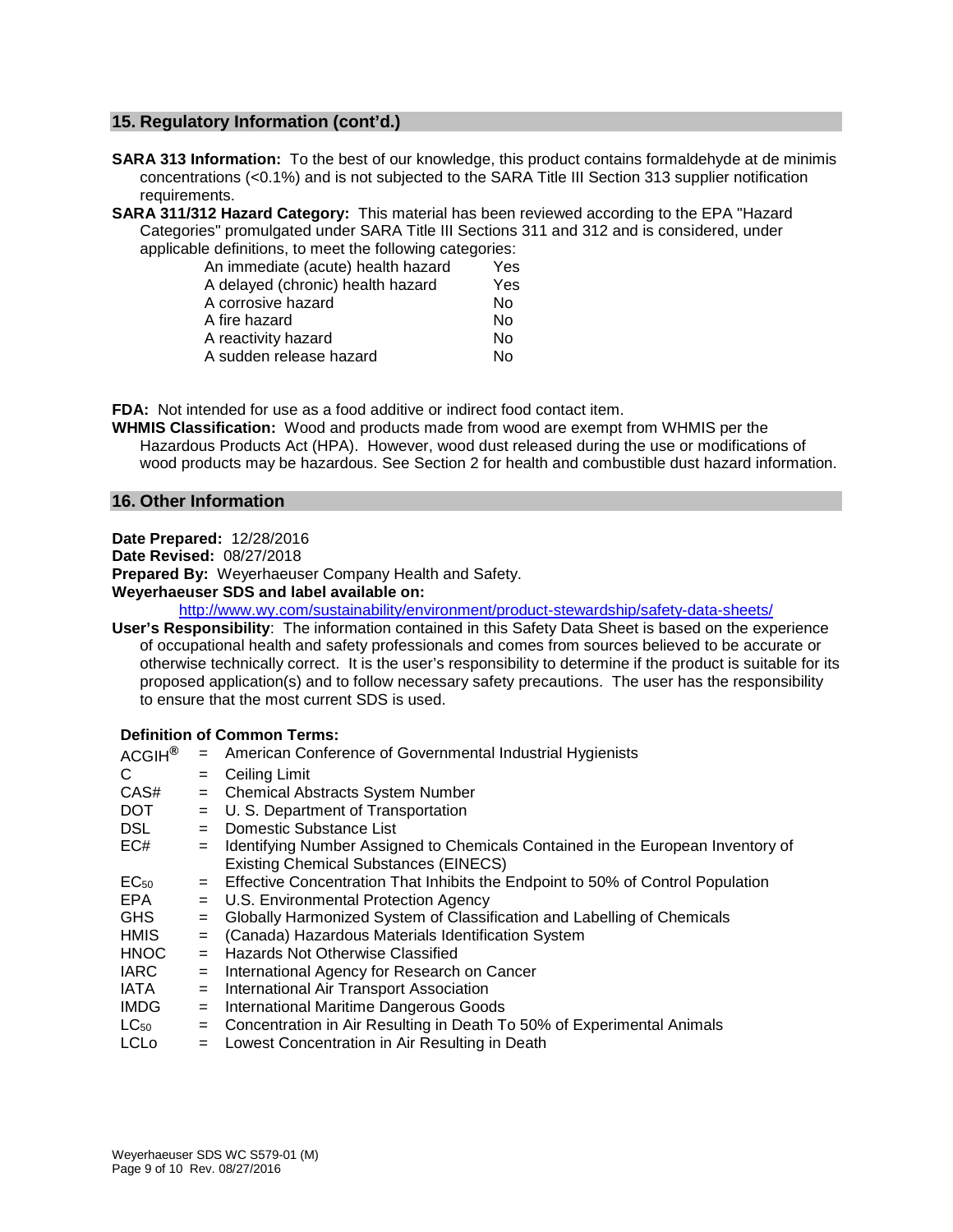# **16. Other Information (cont'd.)**

| $LD_{50}$    | $=$ | Administered Dose Resulting in Death to 50% of Experimental Animals |
|--------------|-----|---------------------------------------------------------------------|
| <b>LDLo</b>  | $=$ | Lowest Dose Resulting in Death                                      |
| LEL.         | $=$ | Lower Explosive Limit                                               |
| LFL.         | $=$ | Lower Flammable Limit                                               |
| MSHA         | $=$ | Mine Safety and Health Administration                               |
| <b>NAP</b>   | $=$ | Not Applicable                                                      |
| <b>NAV</b>   | $=$ | Not Available                                                       |
| <b>NIOSH</b> | $=$ | National Institute for Occupational Safety and Health               |
| NFPA         | $=$ | National Fire Protection Association                                |
| <b>NPRI</b>  | $=$ | (Canada) National Pollution Release Inventory                       |
| NTP          | $=$ | National Toxicology Program                                         |
| OSHA         | $=$ | Occupational Safety and Health Administration                       |
| <b>PEL</b>   | $=$ | Permissible Exposure Limit                                          |
| <b>PNOR</b>  | $=$ | Particulate Not Otherwise Regulated                                 |
| <b>PNOS</b>  | $=$ | Particulate Not Otherwise Specified                                 |
| RCRA         | $=$ | Resource Conservation and Recovery Act                              |
| STEL         | $=$ | Short-Term Exposure Limit (15 minutes)                              |
| <b>STP</b>   | $=$ | <b>Standard Temperature and Pressure</b>                            |
| TCLo         | $=$ | Lowest Concentration in Air Resulting in a Toxic Effect             |
| TDG          | $=$ | (Canada) Transportation of Dangerous Goods                          |
| <b>TDLo</b>  | $=$ | Lowest Dose Resulting In a Toxic Effect                             |
| TLV          | $=$ | <b>Threshold Limit Value</b>                                        |
| <b>TSCA</b>  |     | $=$ Toxic Substance Control Act                                     |
| TWA          | $=$ | Time-Weighted Average (8 hours)                                     |
| UFL          | $=$ | Upper Flammable Limit                                               |
| <b>WHMIS</b> | $=$ | (Canada) Workplace Hazardous Materials Information System           |
|              |     |                                                                     |